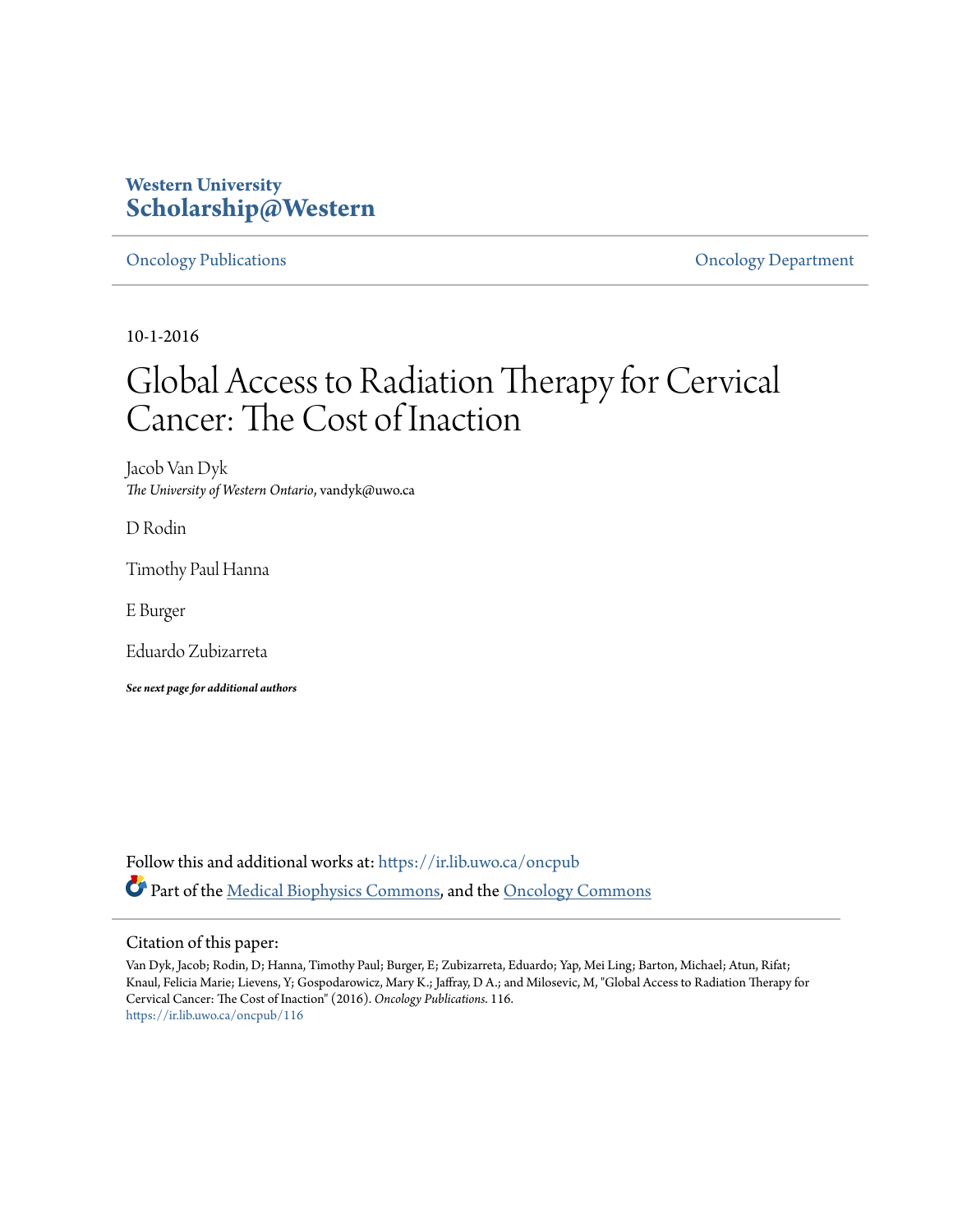# **Authors**

Jacob Van Dyk, D Rodin, Timothy Paul Hanna, E Burger, Eduardo Zubizarreta, Mei Ling Yap, Michael Barton, Rifat Atun, Felicia Marie Knaul, Y Lievens, Mary K. Gospodarowicz, D A. Jaffray, and M Milosevic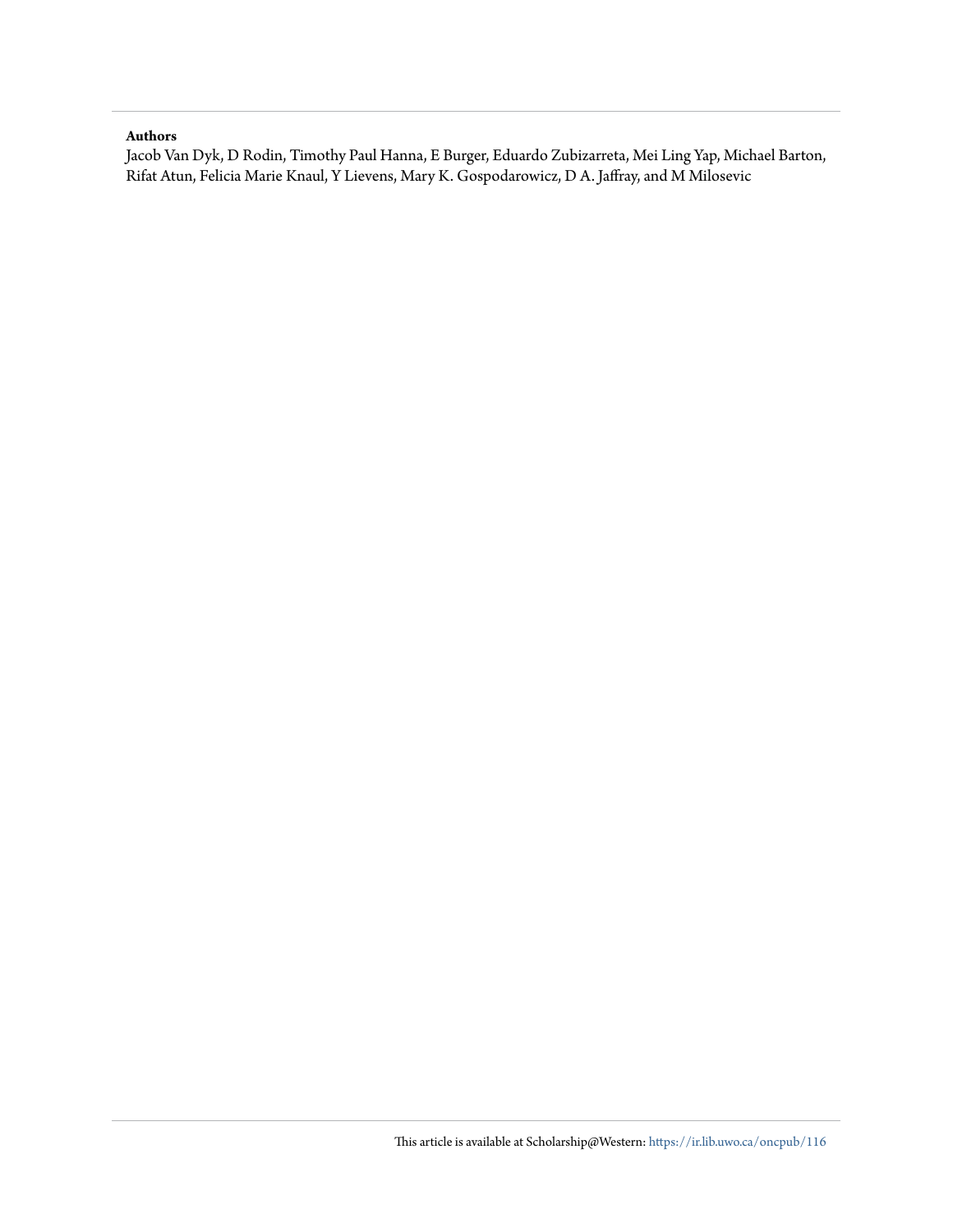physicians experienced in IMRT for the definitive treatment of cervical cancer in preparation for a collaborative NRG clinical trial.

Materials/Methods: A consensus working group that had participated in prior CTV definition was convened to contour on two treatment planning CT scans. Observers were blinded to the corresponding MRI scans. One case was an early cervical cancer and the other a loco-regionally advanced case. Clinical vignettes for the two cases were distributed and each participant was asked to draw CTV contours which included a CTV1 contour for the uterus/cervix and a CTV 2 contour for the vagina/parametria. Participants contoured on CT images of the pelvis using their own treatment planning software. Nodal CTV contours have been well described and were not included in this study. The CTV contours were then analyzed for consistency and clarity of target delineation using an expectation-maximization algorithm for simultaneous truth and performance level estimation (STAPLE, CERR), with Kappa statistics as a measure of agreement between observers.

Results: Contoured datasets were merged and analyzed for agreement. CTV1 contours showed almost perfect agreement (Kappa > 0.8), while CTV2 showed moderate agreement (0.4 < Kappa < 0.6) among observers (see Table 1).

| Abstract 28; Table 1   |              |             |              |                  |
|------------------------|--------------|-------------|--------------|------------------|
| <b>STRUCTURE</b>       | Case 1       |             | Case 2       |                  |
| <b>MEASURE</b>         | CTV1         | CTV2        | CTV1         | CTV <sub>2</sub> |
| Vol. Mean/Min/Max      | 225.1/189.4/ | 166.4/96.4/ | 322.3/283.6/ | 197.5/71.2/      |
| $(SD \text{ in } cc)$  | 259.3        | 238.0       | 348.2        | 365.1            |
|                        | (22.4)       | (49.4)      | (21.1)       | (75.3)           |
| STAPLE/Intersection/   | 225.3/152.2/ | 224.9/18.2/ | 332.0/226.2/ | 253.1/10.56/     |
| Union Vol. (cc)        | 305.6        | 416.0       | 423.3        | 596.5            |
| Kappa                  | 0.82         | 0.56        | 0.87         | 0.50             |
| Conformity Index (Mean | 0.74         | 0.40        | 0.76         | 0.33             |
| Vol./Union Vol.)       |              |             |              |                  |

Conclusion: Agreement among the experienced gynecologic radiation oncologists was excellent for CTV delineation in two representative intact cervical cancer cases. Consensus demonstrated near perfect agreement for the uterus and cervix and moderate agreement for the vagina and parametria. The variability seen in vaginal contours was primarily due to the vaginal length included in the CTV. The value of this data, building on previously published guidelines for IMRT in the post-operative setting and MRI guidance in the intact setting, provides clinically valuable information to promote safety and quality among radiation oncologists treating cervical carcinoma. Furthermore, this atlas will be used for future trials utilizing IMRT for the definitive management of intact cervical cancer.

Author Disclosure: C.M. Yashar: Employee; Kaiser Permanente, Precision for Medicine. Honoraria; Varian Medical Systems. Advisory Board; MicroChips, Cianna Medical. chairman; University of California SD, UCSD. secretary and board member; American Brachytherapy Society. board member; American College of Radiation Oncology. I.A. Petersen: None. W.R. Bosch: Honoraria; Augmentix. K.V. Albuquerque: None. S. Beriwal: Consultant; Varian Medical. J.P. Chino: None. B.A. Erickson: co-chair of committee; ASTRO. Chair of committee; ABS. J. Feddock: None. D. Gaffney: None. R. Iyer: None. A.H. Klopp: None. C. Kunos: None. J.S. Mayadev: None. L. Portelance: None. A.N. Viswanathan: None. A. Wolfson: None. A. Jhingran: None. L.K. Mell: Honoraria; Varian Medical systems.

#### 29

#### Phase 1 Trial of Bone Marrow Sparing Intensity Modulated Radiation Therapy With Concurrent Cisplatin and Gemcitabine in Stage IB-IVA Cervical Cancer

L.K. Mell, ${}^{1}$  C.C. Saenz, ${}^{2}$  C.M. Yashar, ${}^{1}$  M.T. McHale, ${}^{2}$  J.P. Einck, ${}^{1}$  $\overline{M.E. Wright}$ , 2 S.S. Noticewala,<sup>1</sup> R. Xu,<sup>2</sup> S.C. Plaxe,<sup>2</sup> and A.J. Mundt, III<sup>1</sup>;<br><sup>1</sup>University of California, San Diago, La Jolla, CA, <sup>2</sup>University of University of California, San Diego, La Jolla, CA,  $^{2}$ University of California San Diego, La Jolla, CA

Purpose/Objective(s): To determine the maximum tolerated dose (MTD) of gemcitabine (GEM) with concurrent weekly cisplatin (CIS) and bone marrow-sparing (BMS) IMRT in women with Stage IB-IVA cervical cancer.

Materials/Methods: Twenty-five women were enrolled in a phase I trial with IMRT (45.0-50.4 Gy in 25-28 fractions), CIS (40 mg/m<sup>2</sup> weekly) and escalating doses of GEM (50-125 mg/m<sup>2</sup> weekly) followed by HDR brachytherapy (25-30 Gy in 4-5 fractions) as indicated. No adjuvant chemotherapy was given. Cohorts 1 (50 mg/m<sup>2</sup>; n = 6), 2 (75 mg/m<sup>2</sup>; n = 5), 3 (100 mg/m<sup>2</sup>; n = 3), and 4 (125 mg/m<sup>2</sup>; n = 3) received CIS immediately followed by GEM, while cohort 5 (125 mg/m<sup>2</sup>; n = 5) received GEM followed by CIS. Cohort 1E  $(n = 3)$  received extended field BMS-IMRT (EFRT) with concurrent CIS followed by 50 mg/m2 GEM weekly. Primary IMRT sparing objectives were bone marrow (BM) ( $V_{10Gy}$  $<$  90%, V<sub>20Gy</sub>  $<$  75%) and bowel (V<sub>45Gy</sub> < 200 cc). Dose-limiting toxicity (DLT) was defined as grade 4 neutropenia lasting >7 days, neutropenic fever, grade 4 thrombocytopenia, symptomatic grade 3 thrombocytopenia, grade 3 or 4 non-hematologic toxicity (HT), or any treatment related morbidity causing a delay of therapy for  $> 2$  weeks, consistent with a prior GOG study (Rose et al., PMID: 17688925).

**Results:** Mean BM  $V_{10G_y}$ ,  $V_{20G_y}$ , and mean dose were 82.6%, 63.4%, and 26.3 Gy, respectively. Mean bowel V<sub>45Gy</sub> and mean dose were 180.5 cc and 26.5 Gy, respectively. DLTs occurred in cohorts 1 and 2 due to protracted nausea/vomiting, in cohort 5 due to grade 4 thrombocytopenia, and cohort 1E due to grade 3 infusion reaction. Acute grade  $\geq$  3 HT occurred in one patient within cohort 1, four patients within cohort 2, two patients each in cohorts 3 and 4, five patients in cohort 5, and three patients in cohort 1E. Acute grade  $> 3$  gastrointestinal (GI) toxicity occurred in one patient in cohort 1 and two patients each in cohorts 2 and 3. No patients treated with 125 mg/m<sup>2</sup> developed grade  $>$ 3 acute GI toxicity. Overall, 18 of 25 patients developed grade 3 toxicity and 3 of 25 patients developed grade 4 toxicity. Six patients developed late grade  $\geq 2$  toxicity: radiation proctitis  $(n = 4)$ , vesicovaginal fistula  $(n = 1)$ , ureteral stricture  $(n = 1)$ , and cystitis ( $n = 1$ ). Another patient had a small bowel obstruction attributed to disease progression. With median follow-up of 16 months for patients without para-aortic disease, 1-year (2-year) overall survival was 100% (87.5%) and DFS was 93.3% (86.2%); one patient had LRF and two patients had distant metastasis.

**Conclusion:** With IMRT, concurrent CIS  $(40 \text{ mg/m}^2)$  and GEM  $(125 \text{ mg/m}^2)$  are feasible with clinically manageable toxicity. MTD in this study was not reached, and is higher than reported by Rose et al. Further study is needed to determine the MTD of GEM with EFRT and whether GEM/CIS sequencing affects toxicity.

Author Disclosure: L.K. Mell: None. C.C. Saenz: None. C.M. Yashar: None. M.T. McHale: None. J.P. Einck: None. M.E. Wright: None. S.S. Noticewala: None. R. Xu: None. S.C. Plaxe: None. A.J. Mundt: None.

#### 30

#### Global Access to Radiation Therapy for Cervical Cancer: The Cost of Inaction

D. Rodin,<sup>1</sup> T.P. Hanna,<sup>2</sup> E. Burger,<sup>3</sup> E. Zubizarreta,<sup>4</sup> M.L. Yap,<sup>5</sup>  $\overline{\text{M.B. Barton}}$ ,  $6 \text{ R. Atun}$ ,  $7 \text{ F. Kanul}$ ,  $8 \text{ J. Van Dyk}$ ,  $9 \text{ Y. Lievens}$ , M. Gospodarowicz, $^{1,11}$  D.A. Jaffray, $^{12,13}$  and M. Milosevic<sup>1,14</sup>;  ${}^{1}$ Department of Radiation Oncology, University of Toronto, Toronto, ON, Canada, <sup>2</sup>Queen's University, Kingston, ON, Canada, <sup>3</sup>Harvard School of Public Health, Center for Health Decision Science, Boston, MA, <sup>4</sup>International Atomic Energy Agency, Vienna, Austria, <sup>5</sup>Ingham Institute for Applied Medical Research, University of South Wales, Liverpool, Australia, <sup>6</sup>University of New South Wales Australia, Sydney, Australia, <sup>7</sup> Professor of Global Health Systems, Harvard School of Public Health, Boston, MA, <sup>8</sup>Miller School of Medicine, University of Miami, Miami, FL,<br><sup>9</sup>Departments of Oncology and Medical Biophysics, University of Western  $^{9}$ Departments of Oncology and Medical Biophysics, University of Western Ontario, London, ON,  $^{10}$ Department of Radiation Oncology, Ghent University Hospital, Ghent, Belgium, <sup>11</sup>Radiation Medicine Program, Princess Margaret Cancer Centre, University Health Network, Toronto, ON, Canada, 12Radiation Medicine Program, Princess Margaret Cancer